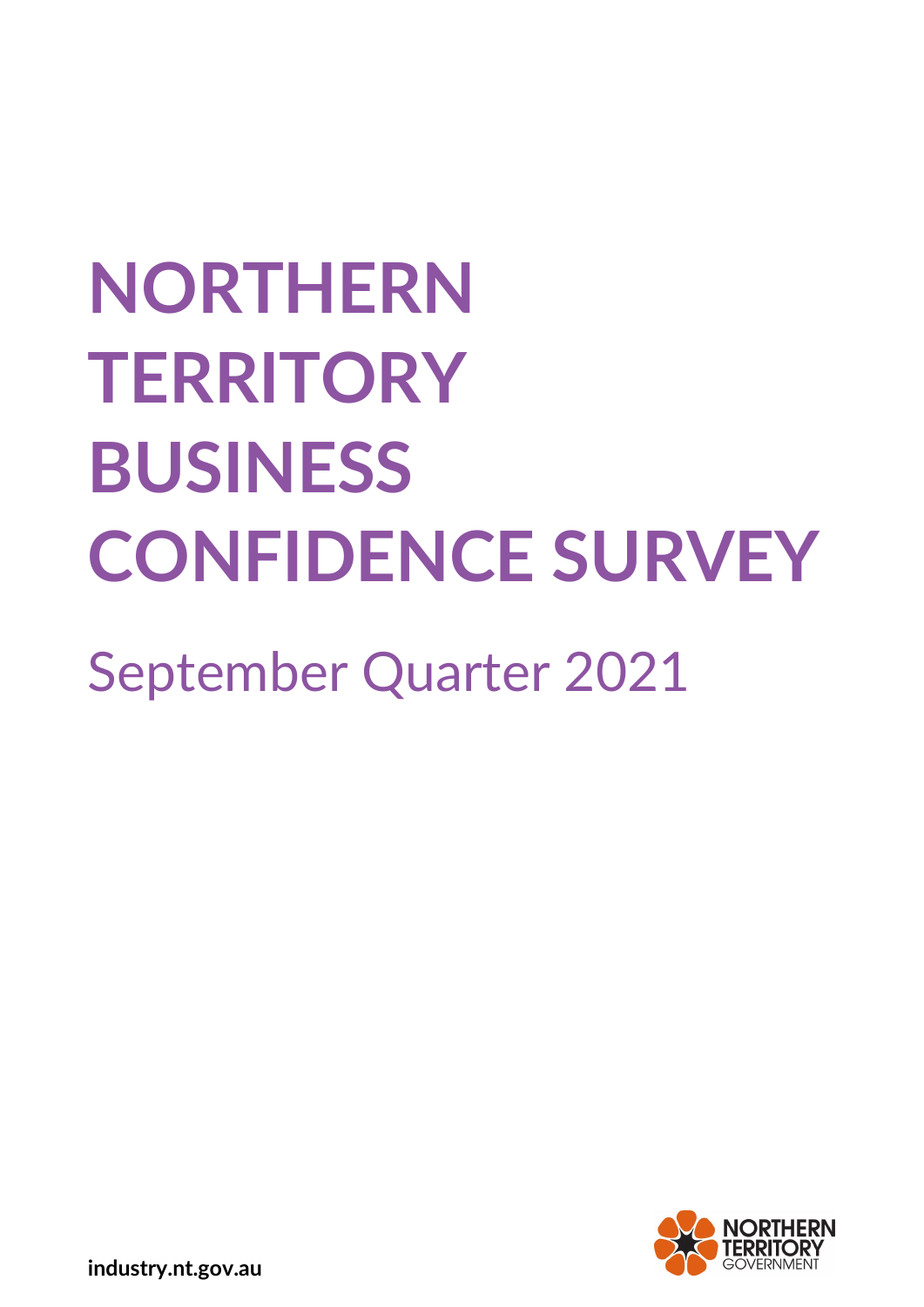# **NORTHERN TERRITORY BUSINESS CONFIDENCE SURVEY**

# **September Quarter 2021**

# **SUMMARY**

- The Territory-wide business confidence level was +70% in the September quarter 2021. This represents a 14 percentage point decrease from the June quarter 2021 and a 28 percentage point increase on the same quarter in 2020.
- Despite this quarterly decrease, it is still the second highest level of business confidence since the survey began in September 2016.
- Between 1 July and 30 September 2021, 265 businesses were surveyed across Territory regions and industry sectors.
- Business confidence by region ranged from +100% in Daly-Tiwi-West Arnhem to +35% in the Katherine (Big Rivers) region. [1](#page-1-0)
- 63% of businesses surveyed expected to perform better this year compared to the previous year, representing a 1 percentage point increase from the previous quarter.

# **INTRODUCTION**

Northern Territory Business Confidence is a quarterly publication which highlights confidence levels of Territory-wide businesses.

The survey covers urban and regional areas of the Territory and captures different industry sectors and business sizes (small, medium and large).

Monitoring business confidence levels is important as it is a key barometer and a leading indicator of business conditions and the overall health of the economy. Business confidence drives business growth and investment, supports employment opportunities and attracts people to the region.

Information about the survey methodology is included at the end of the report.

<span id="page-1-0"></span> <sup>1</sup>

The Barkly-Tennant Creek result is excluded in the regional breakdown due to an insufficient number of responses collected in the quarter.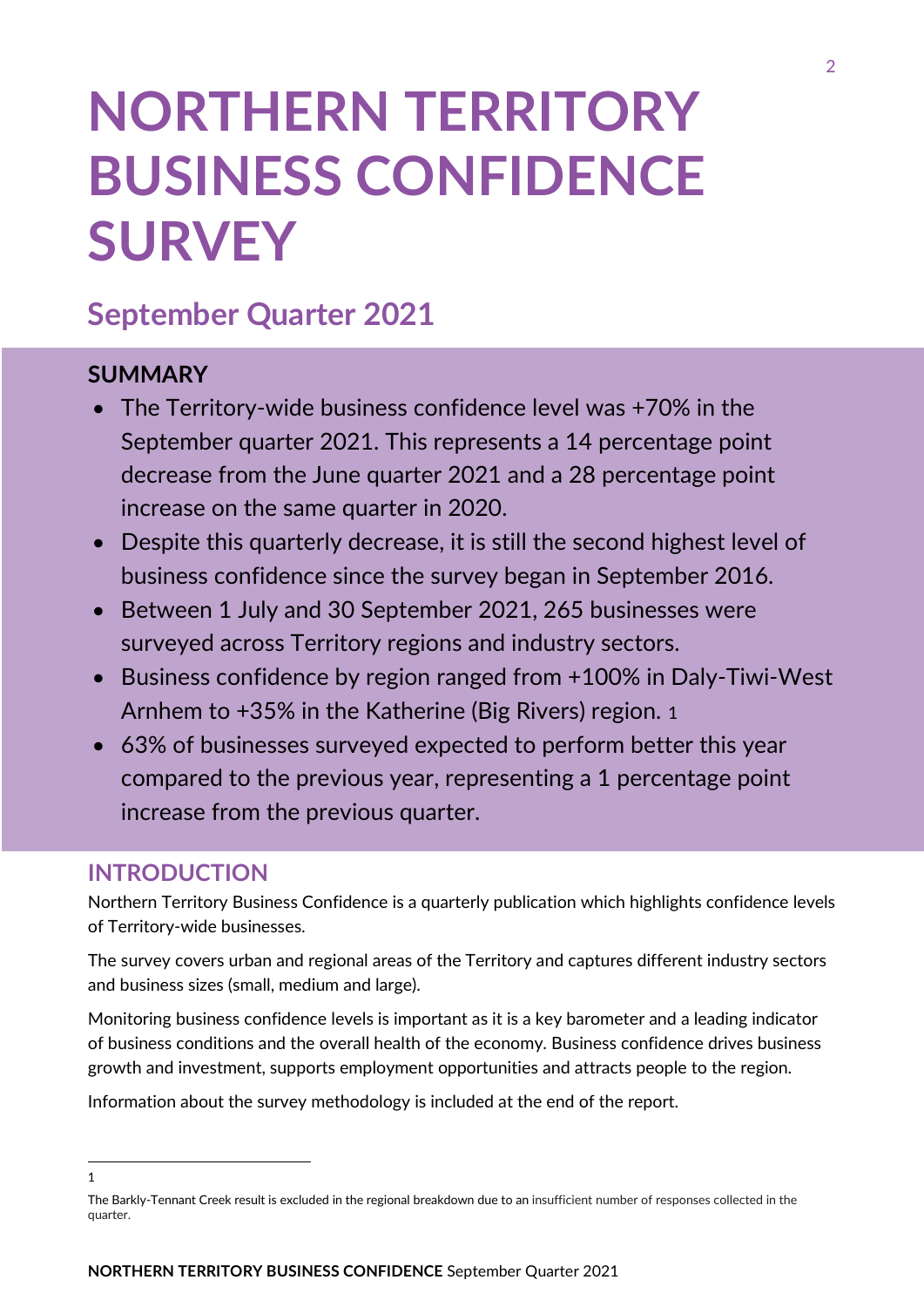# **NUMBER OF BUSINESSES SURVEYED BY REGIONS**

**(ABS STATISTICAL AREA 3 – SA3 LEVELS)**



| <b>REGION</b>               | <b>TOTAL NO OF</b><br><b>BUSINESSES</b> | <b>BUSINESSES</b><br><b>SURVEYED</b> | <b>PROPORTIONAL</b><br><b>OF TOTAL</b> |
|-----------------------------|-----------------------------------------|--------------------------------------|----------------------------------------|
| <b>Greater Darwin</b>       | 11 0 25                                 | <b>115</b>                           | 1.0%                                   |
| Daly-Tiwi-West Arnhem       | 361                                     | 6                                    | 1.7%                                   |
| East Arnhem                 | 266                                     | 29                                   | 10.9%                                  |
| Katherine (Big Rivers)      | 943                                     | 17                                   | 1.8%                                   |
| <b>Barkly-Tennant Creek</b> | 213                                     |                                      | 0.0%                                   |
| <b>Alice Springs</b>        | 2139                                    | 87                                   | 4.1%                                   |
| Unclassified                | 154                                     | 11                                   | 7.1%                                   |
| <b>TOTAL</b>                | 15 101                                  | 256                                  | 1.8%                                   |

Source: ABS Cat. No. 8165.0

3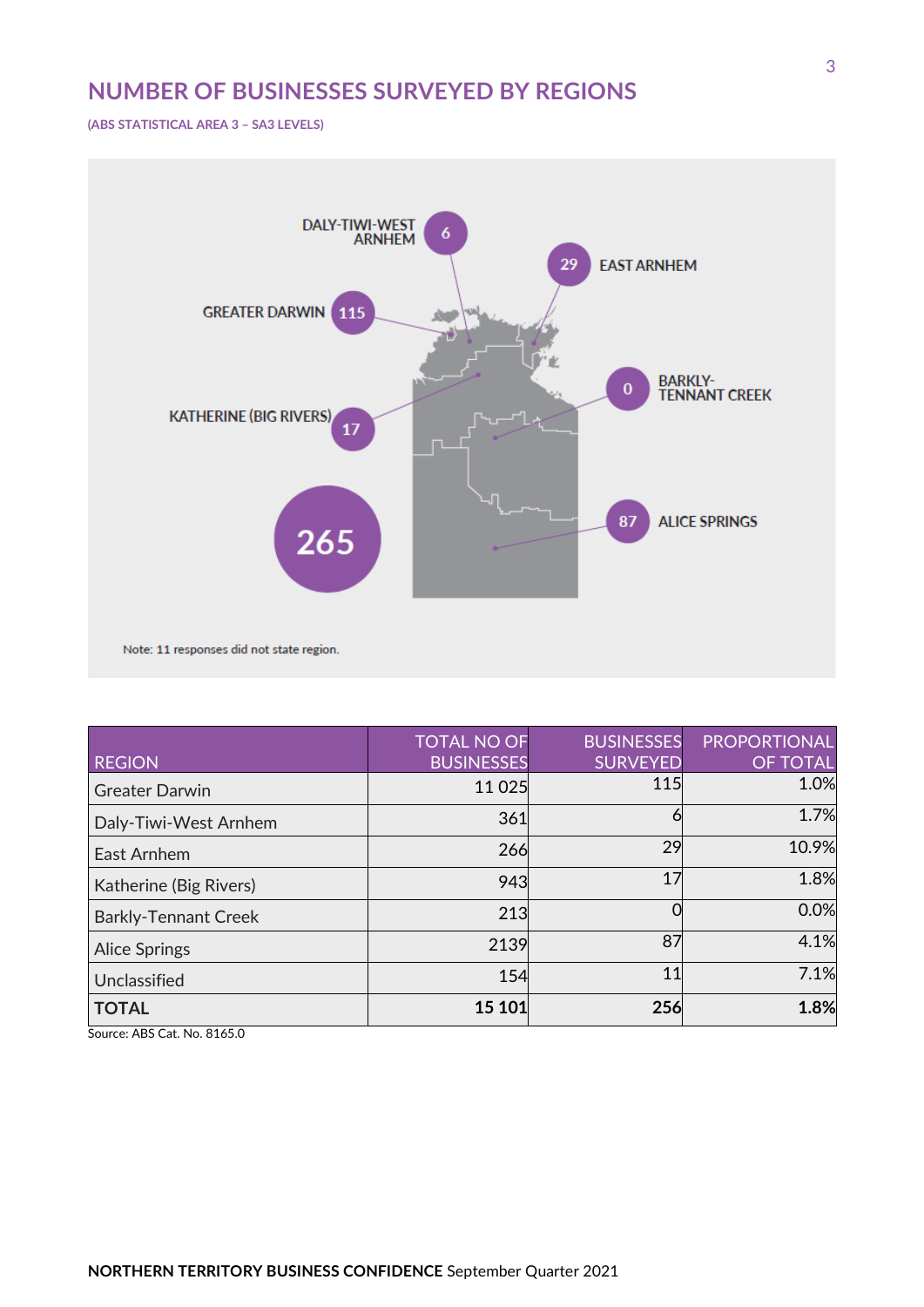### **BUSINESS CONFIDENCE**

# *Q. How confident are you about your business prospects for the next 12 months?*

#### **TERRITORY WIDE**

In the September quarter 2021, the Territory-wide business confidence index was +70%. The response rate for this question was 97.3%.

## **OVERALL BUSINESS CONFIDENCE INDEX**



Note: 16% of the responses remained neutral (neither confident nor worried).

#### **REGIONAL SUMMARY**

Business confidence varied among Territory regions, ranging from +100% in Daly-Tiwi-West Arnhem to +35% in the Katherine (Big Rivers) region.

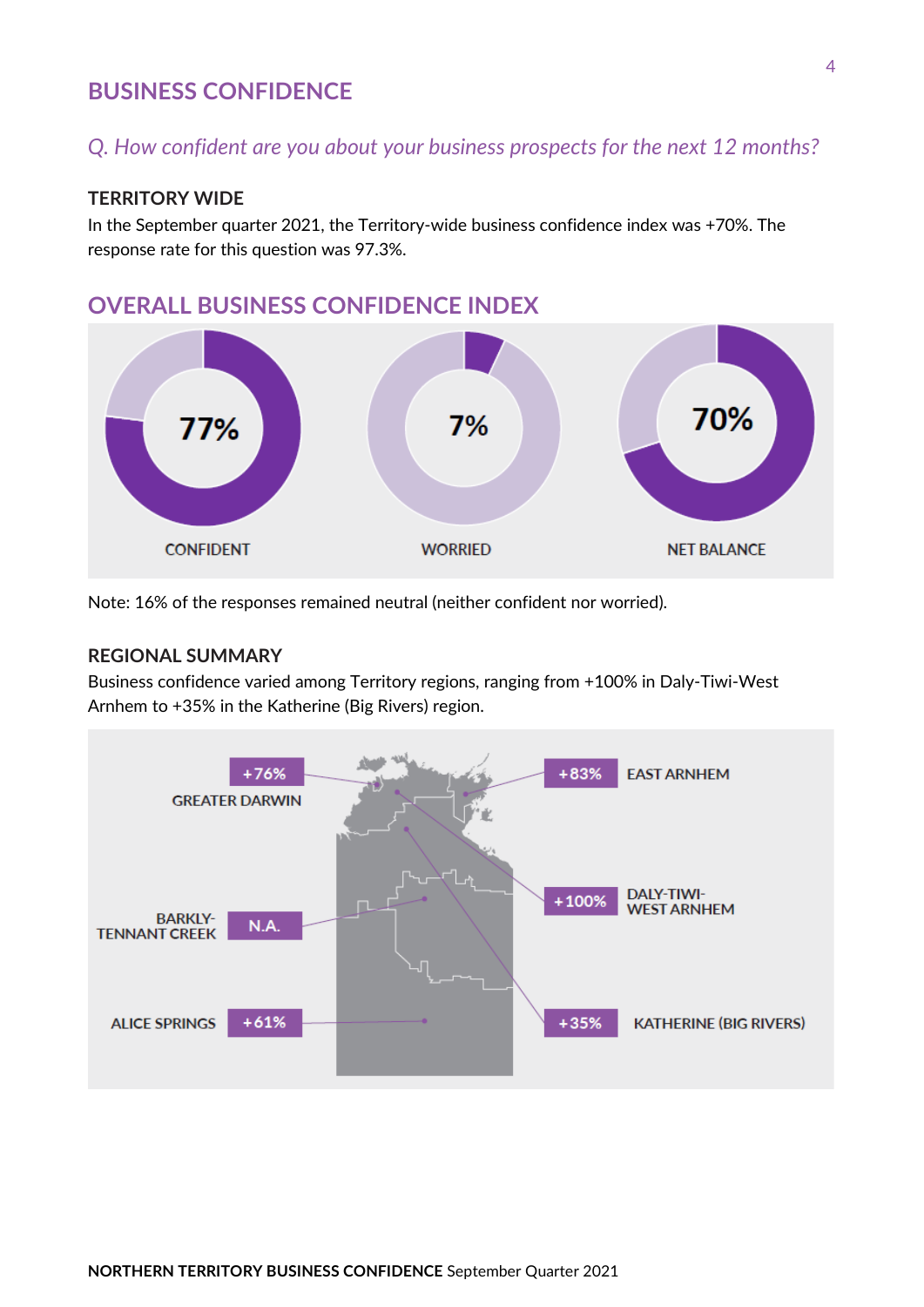# **CONFIDENCE TRENDS**

#### **TERRITORY WIDE**

|              | Sep Qtr | Dec Qtr | Mar Qtr | Jun Qtr | Sep Qtr             |
|--------------|---------|---------|---------|---------|---------------------|
|              |         |         |         |         | $\overline{O2}$<br> |
| Confident    | 56%     | 74%     | '0%     | 86%     | 7%l                 |
| Worried      | 14%     | 7%      |         | 2%      | 7%                  |
| Net balancel |         | 7%      |         | 84%     | 70%                 |

In the September quarter 2021, business confidence decreased 14 percentage points to +70% from the previous quarter. This also represents a 28 percentage point increase from the September quarter 2020.

The above table and the chart below show that the level of overall business confidence in the Territory has rebounded strongly since the June quarter 2020, and is now at the second highest level on record since the survey began in September 2016.

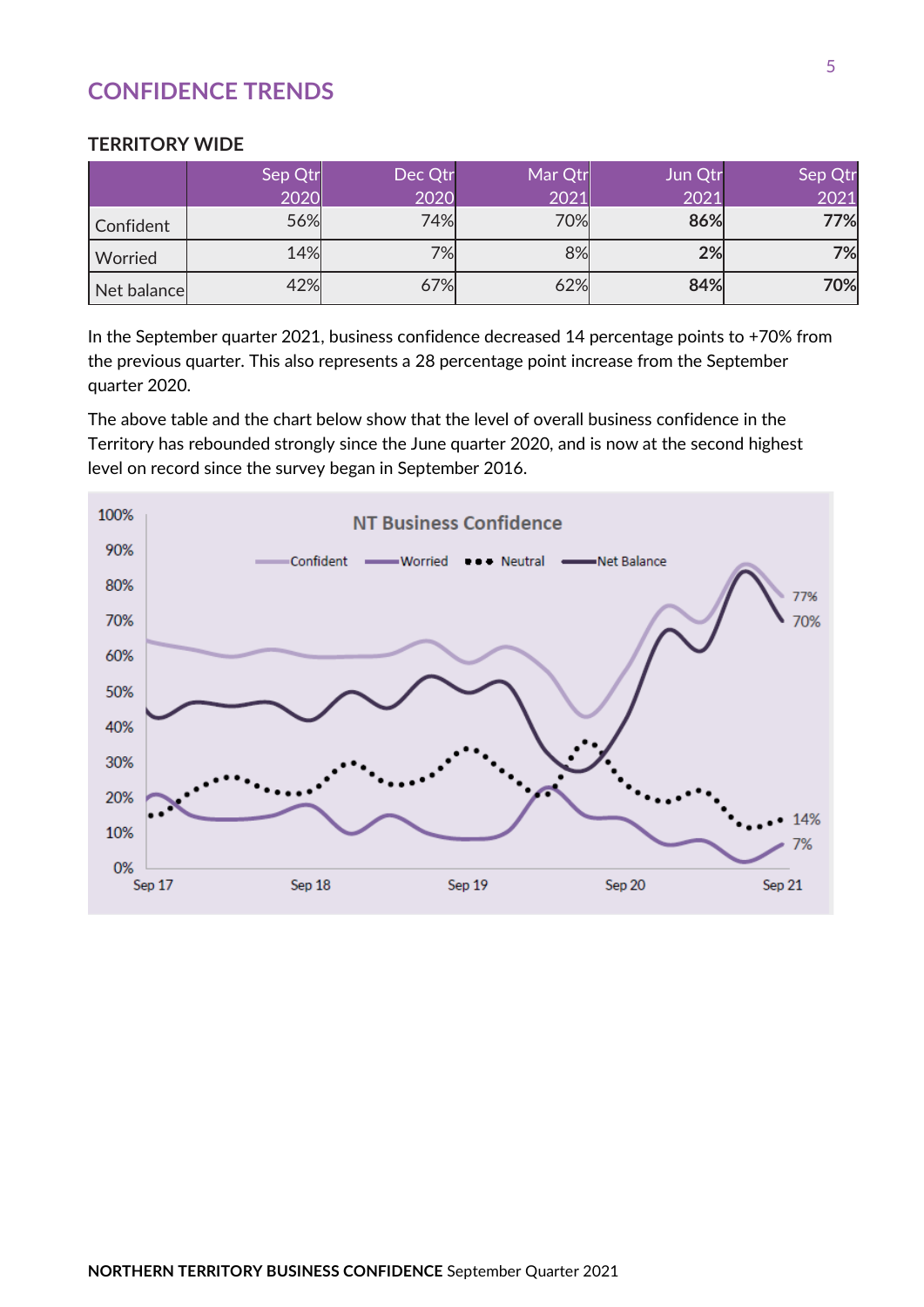#### **ANNUAL AVERAGE BUSINESS CONFIDENCE**

Yearly average business confidence in 2020-21 was +64%, compared to +41% in 2019-20. The lower annual average business confidence in 2019-20 was primarily due to restrictions related to COVID-19.



**BUSINESS CONFIDENCE BY REGION**

In the September quarter 2021, business confidence decreased in all regions except Daly-Tiwi-West Arnhem, and East Arnhem, where confidence increased.

|                       | Sep Qtr | Dec Qtr | Mar Qtr | Jun Qtr | Sep Qtr |
|-----------------------|---------|---------|---------|---------|---------|
| <b>REGION</b>         | 2020    | 2020    | 2021    | 2021    | 2021    |
| <b>Greater Darwin</b> |         |         |         |         |         |
| Confident             | 58%     | 75%     | 71%     | 83%     | 81%     |
| Worried               | 12%     | 4%      | 5%      | 1%      | 5%      |
| Net balance           | 46%     | 71%     | 66%     | 82%     | 76%     |
| Daly-Tiwi-West Arnhem |         |         |         |         |         |
| Confident             | 66%     | 93%     | 71%     | 73%     | 100%    |
| Worried               | 14%     | 0%      | 0%      | 7%      | 0%      |
| Net balance           | 52%     | 93%     | 71%     | 66%     | 100%    |
| East Arnhem           |         |         |         |         |         |
| Confident             | 94%     | 80%     | 92%     | 84%     | 86%     |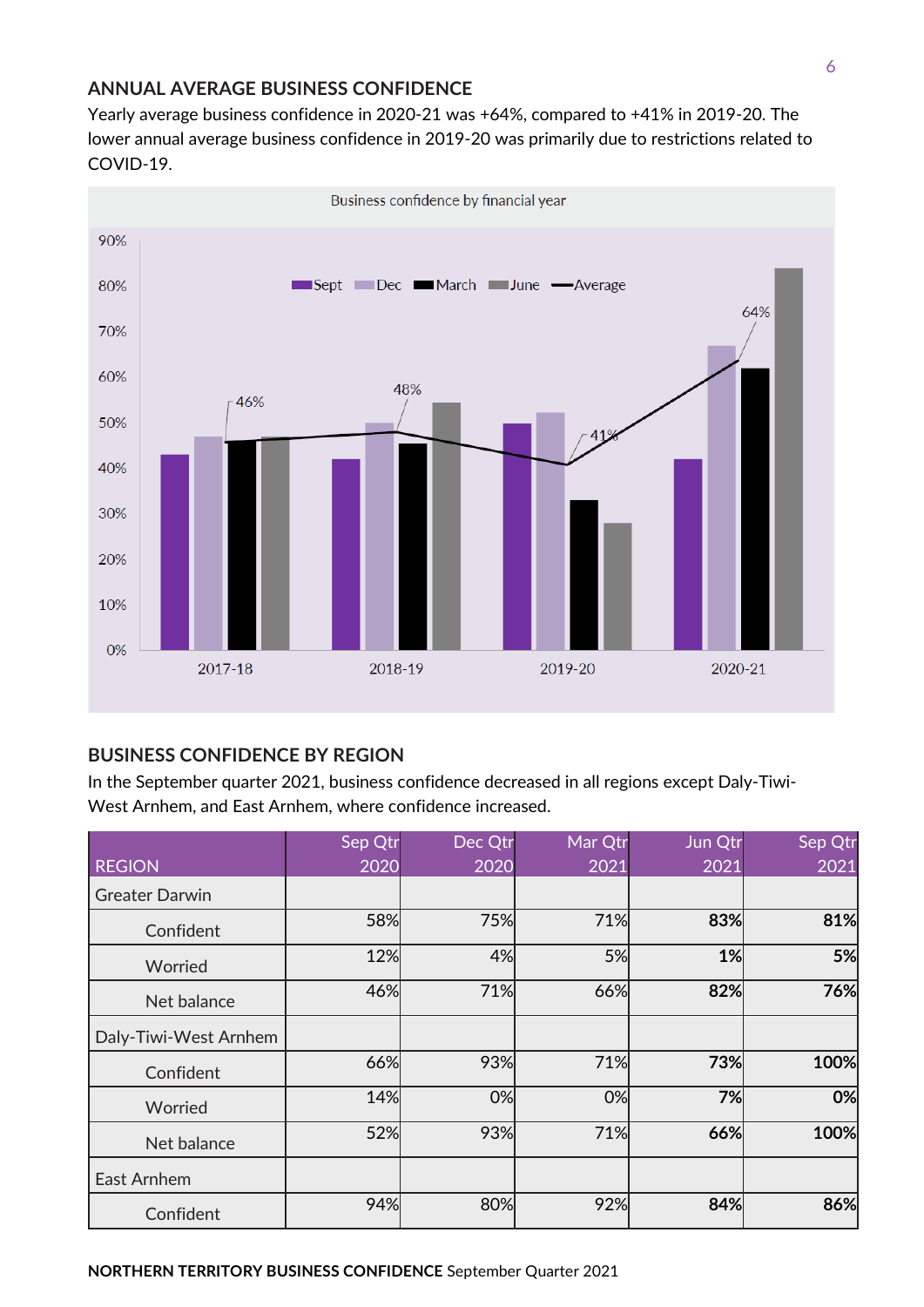|                             |         |         |         |         | 7       |
|-----------------------------|---------|---------|---------|---------|---------|
|                             | Sep Qtr | Dec Qtr | Mar Qtr | Jun Qtr | Sep Qtr |
| <b>REGION</b>               | 2020    | 2020    | 2021    | 2021    | 2021    |
| Worried                     | 5%      | 4%      | 0%      | 5%      | 3%      |
| Net balance                 | 89%     | 76%     | 82%     | 79%     | 83%     |
| Katherine (Big Rivers)      |         |         |         |         |         |
| Confident                   | 23%     | 72%     | 94%     | 75%     | 65%     |
| Worried                     | 15%     | 8%      | 0%      | 13%     | 30%     |
| Net balance                 | 8%      | 64%     | 94%     | 62%     | 35%     |
| <b>Barkly-Tennant Creek</b> |         |         |         |         |         |
| Confident                   | 100%    | 100%    | 67%     | n.a.    | n.a.    |
| Worried                     | 0%      | 0%      | 0%      | n.a.    | n.a.    |
| Net balance                 | 100%    | 100%    | 67%     | n.a.    | n.a.    |
| <b>Alice Springs</b>        |         |         |         |         |         |
| Confident                   | 56%     | 65%     | 47%     | 73%     | 70%     |
| Worried                     | 29%     | $22\%$  | 26\$    | 8%      | 9%      |
| Net balance                 | 27%     | 43%     | 21%     | 65%     | 61%     |

#### **BUSINESS CONFIDENCE BY INDUSTRY**

In the September quarter 2021, business confidence increased in all industries except: Electricity, Gas, Water, and Waste Services; Construction; Wholesale Trade; Retail Trade; Information, Media, and Telecommunications; Financial and Insurance Services; Rental, Hiring and Real Estate Services; Public Administration and Safety; Education and Training; and Other Services. The chart below displays the top 10 most surveyed industries.

| <b>SECTOR</b>                                      | <b>CONFIDENT</b> | <b>WORRIED</b> | <b>NET BALANCE</b> |         |         |
|----------------------------------------------------|------------------|----------------|--------------------|---------|---------|
|                                                    |                  |                | Sep Qtr            | Jun Qtr | Mar Qtr |
|                                                    |                  |                | 2021               | 2021    | 2021    |
| <b>Administrative and Support Services</b>         | 56%              | 11%            | 44%                | 63%     | 20%     |
| <b>Arts and Recreation Services</b>                | 65%              | 11%            | 54%                | 73%     | 34%     |
| <b>Accommodation and Food Services</b>             | 68%              | 9%             | 59%                | 75%     | 61%     |
| Professional, Scientific and Technical<br>Sanjicac | 73%              | 18%            | 55%                | 86%     | 68%     |
| Retail Trade                                       | 76%              | 7%             | 69%                | 54%     | 61%     |
| Construction                                       | 80%              | 4%             | 76%                | 71%     | 64%     |
| <b>Other Services</b>                              | 83%              | 5%             | 78%                | 74%     | 61%     |
| <b>Education and Training</b>                      | 86%              | 15%            | 71%                | 50%     | 50%     |
| <b>Health Care and Social</b><br>Assistance        | 86%              | 7%             | 79%                | 80%     | 80%     |
| Rental, Hiring and Real Estate Services            | 100%             | 0%             | 100%               | 100%    | 70%     |

Note: Caution is advised when using this data as the sample size in some sectors may be relatively small.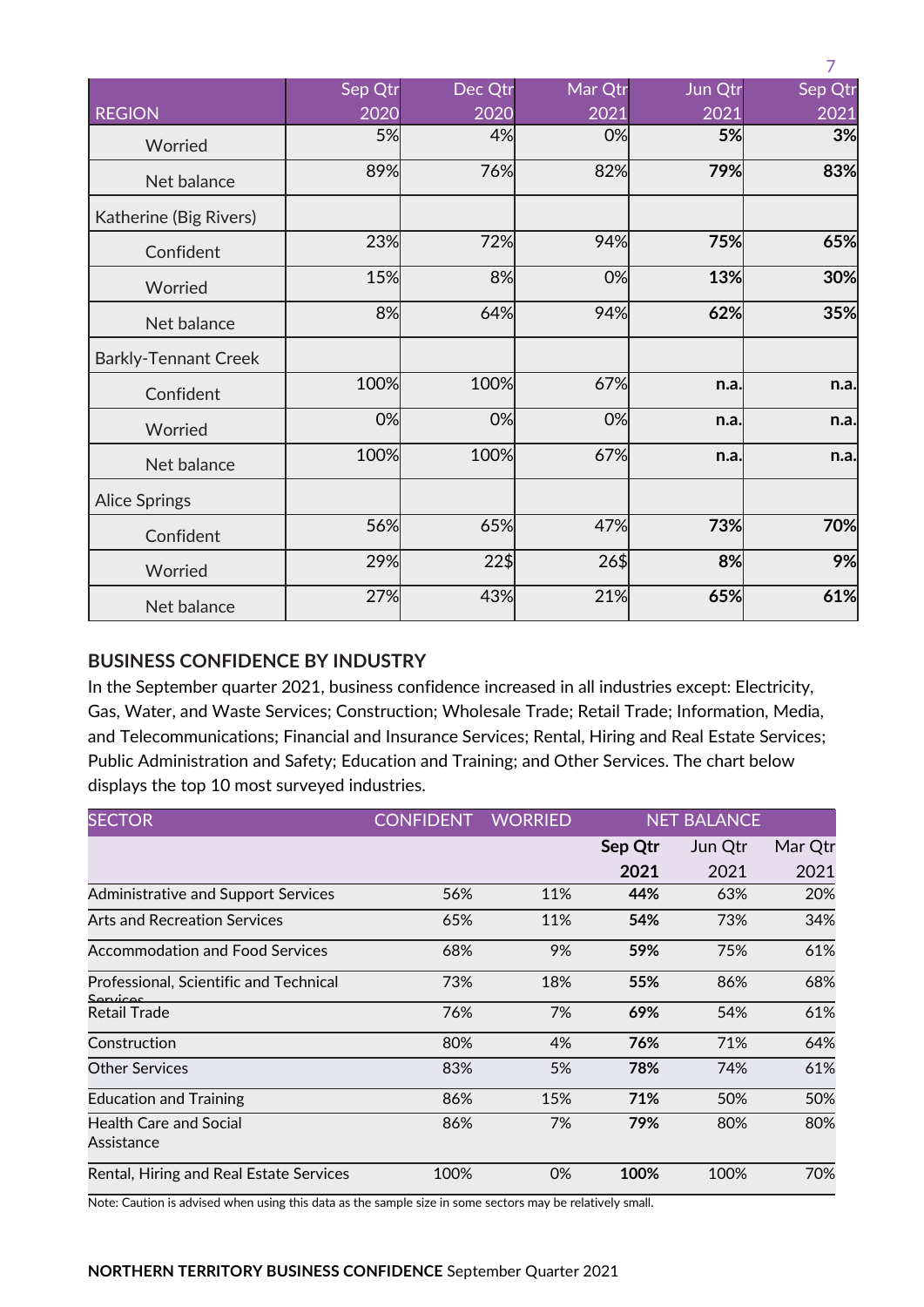#### **INDUSTRY EXPECTATIONS**



# **KEY BUSINESS INSIGHTS**

#### **CONFIDENT**

Of the Territory businesses confident about their business prospects for the next 12 months, key reasons cited are: 'strong customer relations'; 'strong market position'; 'business opportunity'; and 'been in business a long time'. The graph below shows the relative importance of the key reasons for confidence.

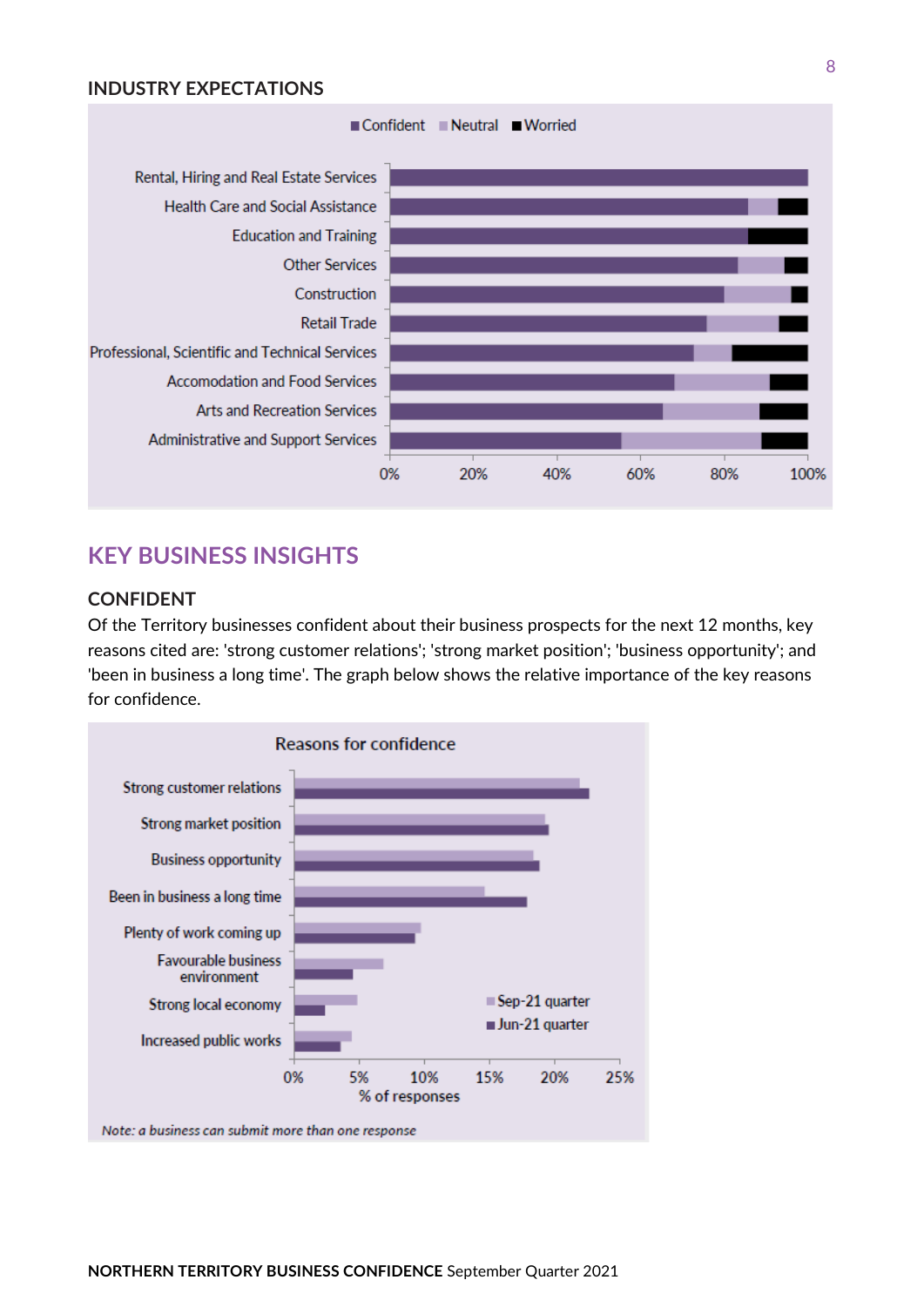#### **WORRIED**

Of those Territory businesses worried about their business prospects for the next 12 months, the main reasons cited for being worried are: 'lack of suitably skilled workers'; 'decreasing business/sales'; and 'increasing business costs'. Territory businesses also noted COVID and the lack of international travellers as reasons they were worried about their business prospects. The graph below shows the relative importance of the key reasons for being worried for the last two quarters.



# **BUSINESS PERFORMANCE**

#### *Q. How's your business performing this year compared to last year?*

63% of Territory businesses noted that their business performance is better this year compared to last year, while 24% of the businesses stated that business performance is the same as last year, and 13% of businesses stated their business performance is worse than last year.

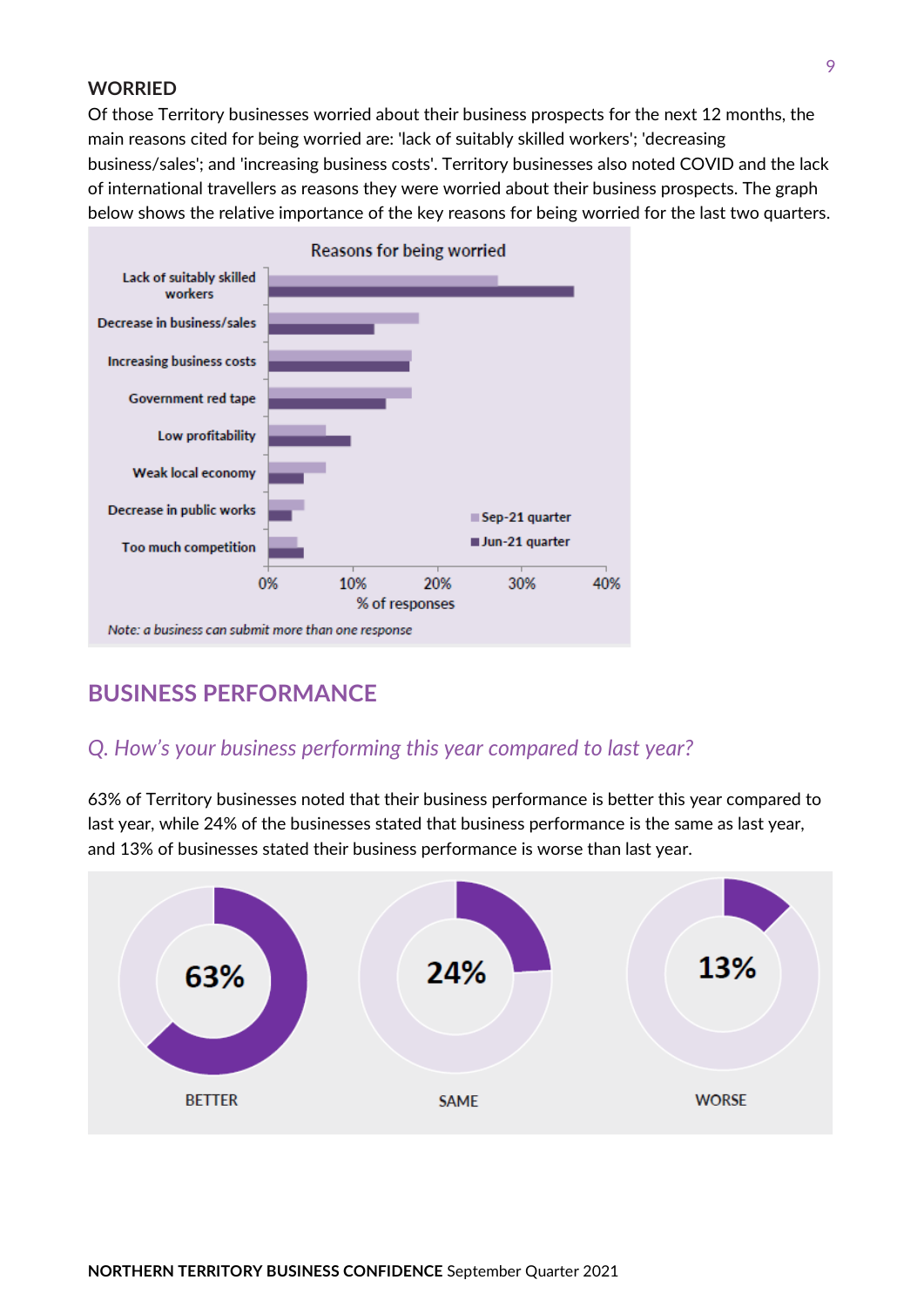#### **TREND IN BUSINESS PERFORMANCE**

Compared to the same quarter in previous years, more businesses reported that their performance was getting better. Fewer businesses reported that their performance was worse or the same compared to the previous year.



#### **BUSINESS PERFORMANCE BY REGION**

The table and graphs below highlight that business performance levels varied among businesses in the regions. Compared to the previous quarter, expectations for business performance have improved in all regions, except for Alice Springs.

| STATISTICAL AREA LEVEL 3 (SA3) REGIONS | <b>BUSINESS PERFORMANCE</b> |      |              |
|----------------------------------------|-----------------------------|------|--------------|
|                                        | <b>Better</b>               | Same | <b>Worse</b> |
| <b>Greater Darwin</b>                  | 65%                         | 23%  | 12%          |
| Katherine (Big Rivers)                 | 53%                         | 35%  | 12%          |
| East Arnhem                            | 37%                         | 40%  | 23%          |
| Daly-Tiwi-West Arnhem                  | 100%                        | 0%   | 0%           |
| <b>Barkly-Tennant Creek</b>            | n.a.                        | n.a. | n.a.         |
| <b>Alice Springs</b>                   | 69%                         | 20%  | 11%          |
| Territory-wide                         | 63%                         | 24%  | 13%          |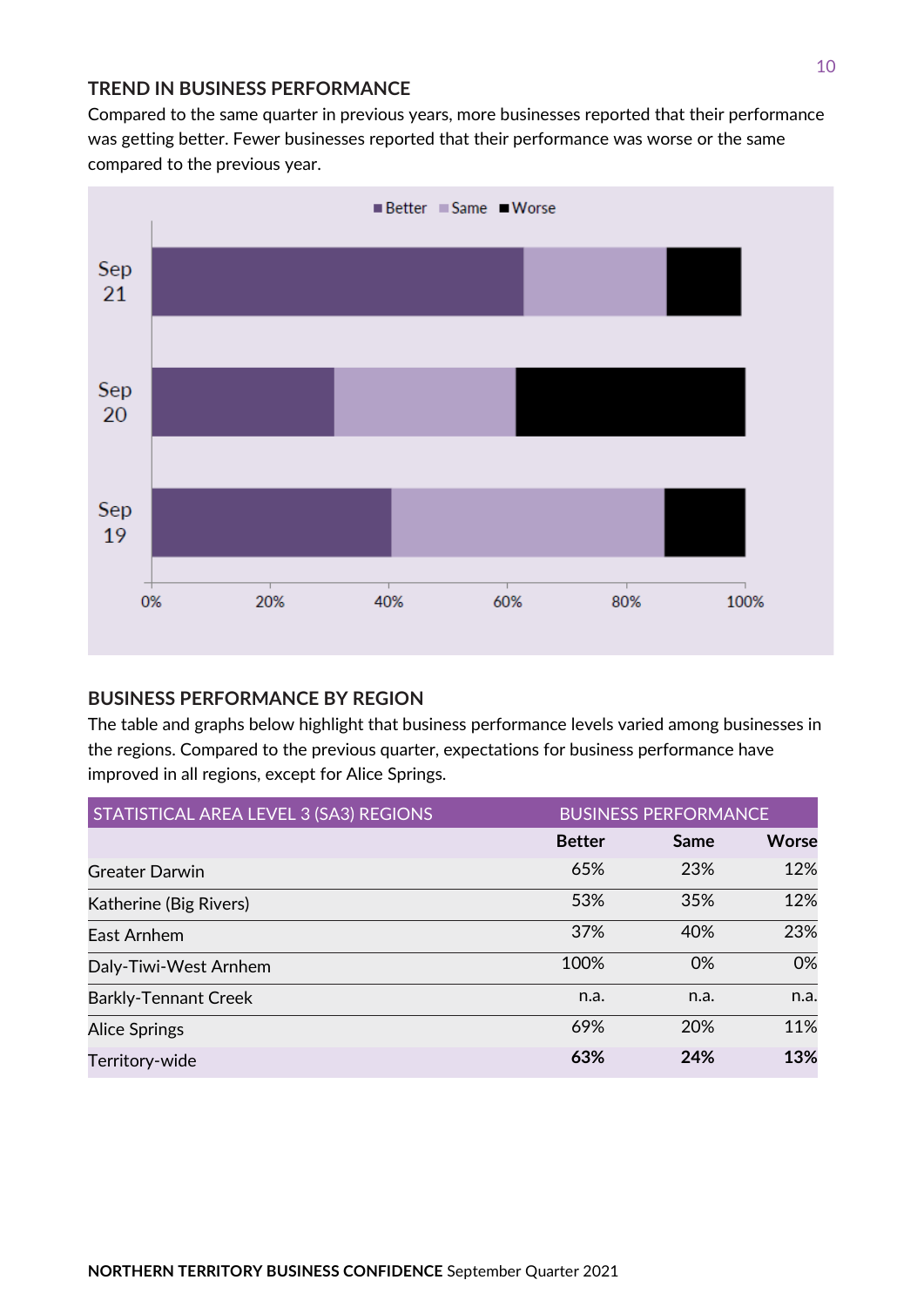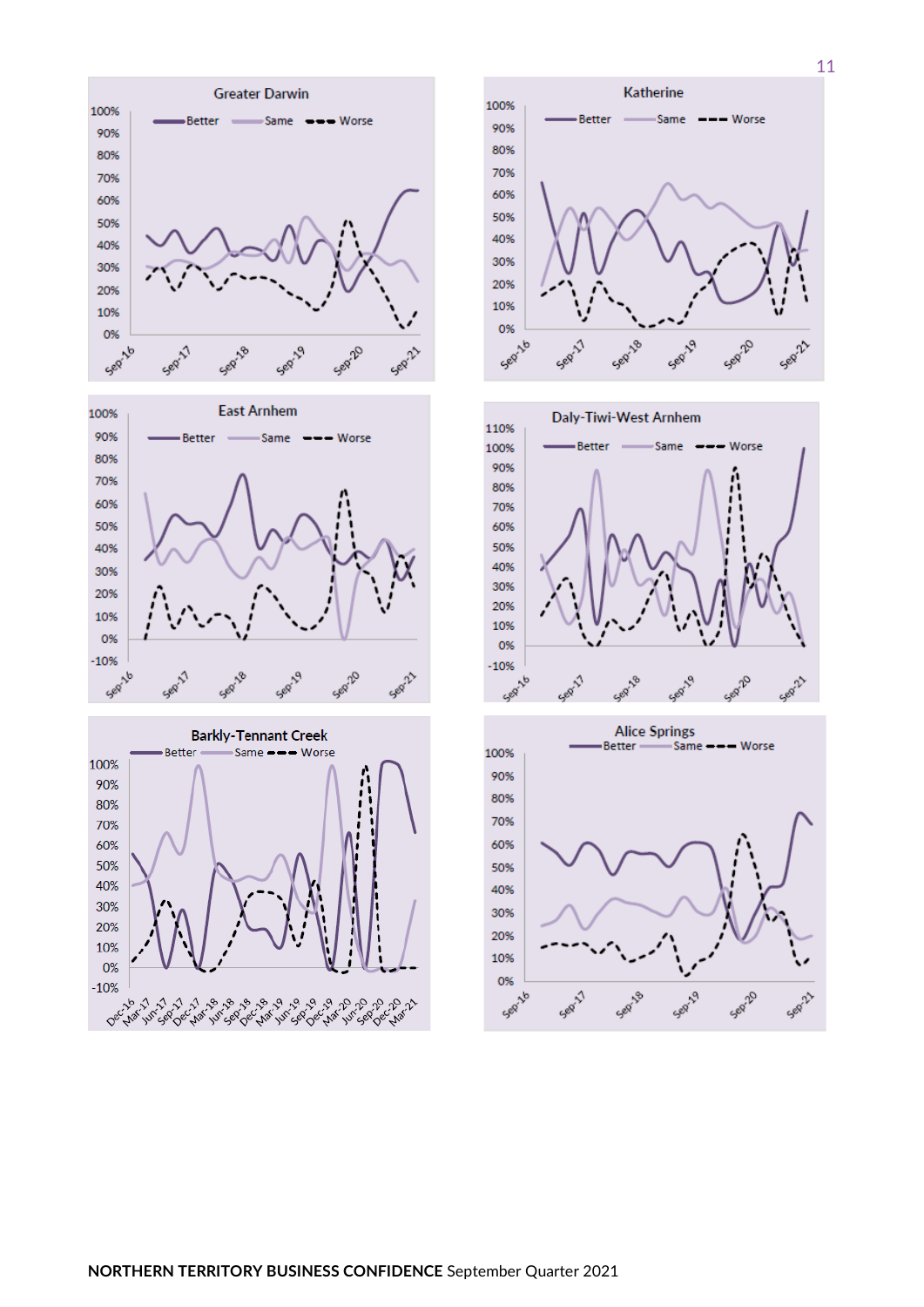# **SURVEY METHODOLOGY**

A face-to-face survey of businesses operating in the Territory is conducted by the Department of Industry, Tourism and Trade on a quarterly basis. Business confidence is estimated using the business confidence index.

There are approximately 15 000 operating businesses in the Territory. Therefore, for the sample survey to achieve a 95% confidence level with a margin of error of 5%, 375 survey responses are required.

Business confidence index is calculated as the difference between the proportion of businesses that are 'confident about their business prospects for the next 12 months' minus the proportion of businesses that are 'worried about their business prospects for the next 12 months' (net balance approach).

The higher the net balance the greater the level of business confidence. For example, if 60% of businesses are confident and 40% of businesses are worried, the net balance is +20%. Survey responses are also analysed by region and industry sector of businesses.

The business confidence results are presented for overall Northern Territory, Greater Darwin (Darwin City, Darwin suburbs, Palmerston and Litchfield) and for individual regions.

The overall Territory-wide confidence index is weighted to account for the number of businesses in each of the regions. The weights are based on the proportion of total Territory businesses in each region. The weighted result provides a more balanced reflection of overall business confidence.